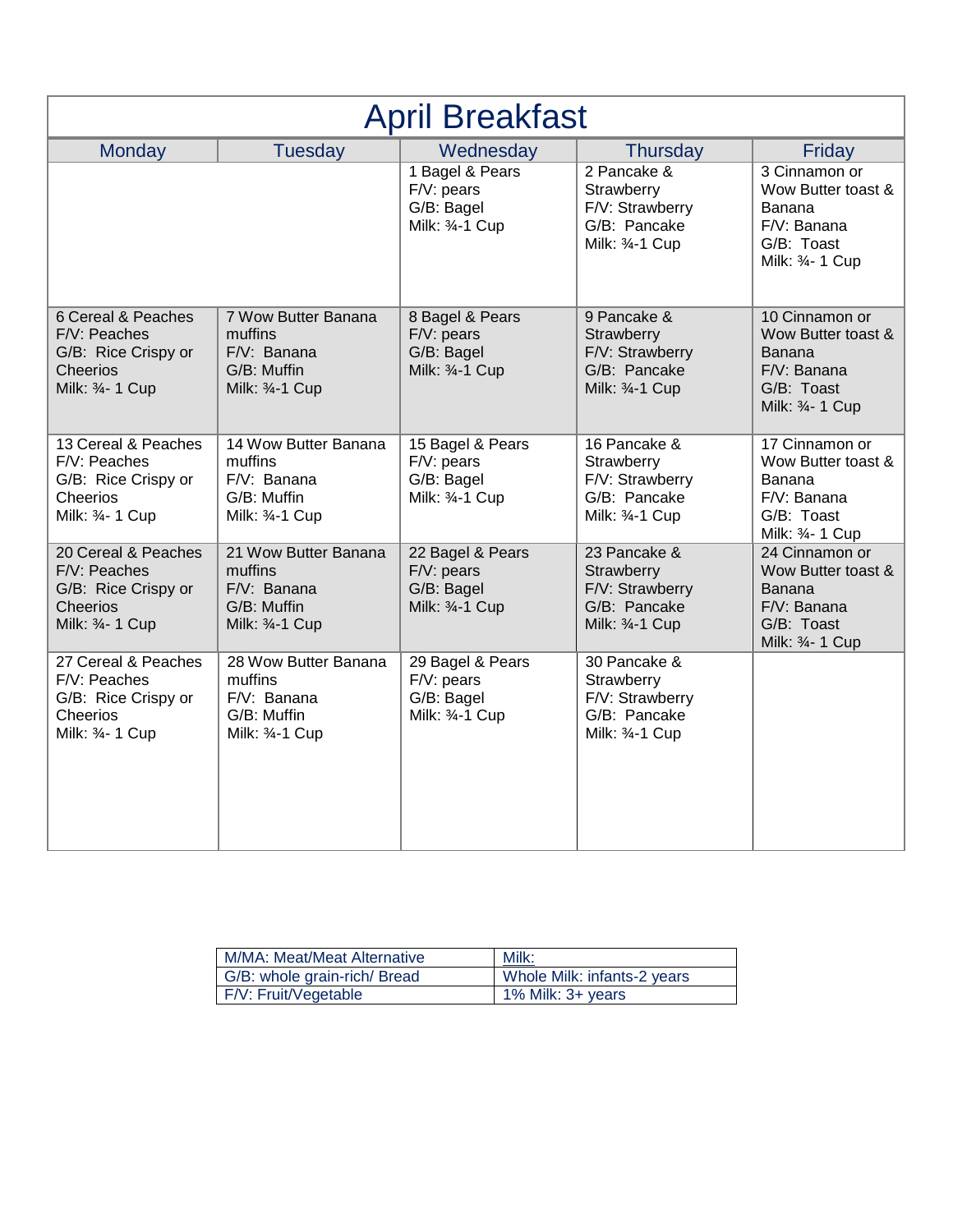| <b>April AM Snack</b>                                                                                  |                                                                                     |                                                                                             |                                                                                               |                                                                                              |
|--------------------------------------------------------------------------------------------------------|-------------------------------------------------------------------------------------|---------------------------------------------------------------------------------------------|-----------------------------------------------------------------------------------------------|----------------------------------------------------------------------------------------------|
| <b>Monday</b>                                                                                          | <b>Tuesday</b>                                                                      | Wednesday                                                                                   | <b>Thursday</b>                                                                               | Friday                                                                                       |
|                                                                                                        |                                                                                     | 1 Yogurt & Granola<br>M/MA:<br>$F/V$ :<br>G/B Granola<br>Yogurt                             | 2 Tortilla Chips &<br>Cucumber<br>M/MA<br>F/V: Cucumber<br>G/B: Tortilla Chips                | 3 Graham<br>Crackers&<br>Applesauce<br>$M/MA$ :<br>F/V: Applesauce<br>G/B Graham<br>Crackers |
| 6 Nutrition Bars&<br><b>Apple Slices</b><br>M/MA:<br>F/V: Apple slice<br><b>G/B: Nutrition Bars</b>    | 7 Yogurt & Blueberries<br>$M/MA$ :<br>F/V: Blueberries<br>$G/B$ :<br>Yogurt         | 8 Tortilla Chips &<br>Cheese cubes<br>M/MA: Cheese cubes<br>$F/V$ :<br>G/B: Tortilla Chips  | 9 Bread Pudding &<br><b>Milk</b><br>M/MA:<br>$F/V$ :<br>G/B: Bread pudding<br>Milk 3/4- 1 Cup | 10 Sweet Rice<br>snack& Peaches<br>$M/MA$ :<br>F/V: Peaches<br>G/B: Rice                     |
| 13 Wow Butter<br><b>Cheerio Bars</b><br>M/MA: Wow Butter<br>$F/V$ :<br>G/B: Cheerio<br>Milk 3/4- 1 Cup | 14 Cheese cubes &<br><b>Pickles</b><br>M/MA Cheese cubes<br>F/V: Pickles<br>$G/B$ : | 15 Yogurt & Granola<br>M/MA:<br>$F/V$ :<br>G/B Granola<br>Yogurt                            | 16 Tortilla Chips &<br>Cucumber<br>M/MA<br>F/V: Cucumber<br>G/B: Tortilla Chips               | 17 Graham<br>Crackers&<br>Applesauce<br>M/MA:<br>F/V: Applesauce<br>G/B Graham<br>Crackers   |
| 20 Nutrition Bars&<br><b>Apple Slices</b><br>M/MA:<br>F/V: Apple slice<br>G/B: Nutrition Bars          | 21 Yogurt &<br><b>Blueberries</b><br>M/MA:<br>F/V: Blueberries<br>$G/B$ :           | 22 Tortilla Chips &<br>Cheese cubes<br>M/MA: Cheese cubes<br>$F/V$ :<br>G/B: Tortilla Chips | 23 Bread Pudding &<br><b>Milk</b><br>M/MA:<br>F/V:<br>G/B: Bread pudding<br>Milk 3/4- 1 Cup   | 24 Sweet Rice<br>snack& Peaches<br>M/MA:<br>F/V: Peaches<br>G/B: Rice                        |
| 27 Wow Butter<br><b>Cheerio Bars</b><br>M/MA: Wow Butter<br>$F/V$ :<br>G/B: Cheerio<br>Milk 3/4- 1 Cup | 28 Cheese cubes &<br><b>Pickles</b><br>M/MA Cheese cubes<br>F/V: Pickles<br>$G/B$ : | 29 Yogurt & Granola<br>M/MA:<br>$F/V$ :<br>G/B Granola<br>Yogurt                            | 30 Tortilla Chips &<br>Cucumber<br>M/MA<br>F/V: Cucumber<br>G/B: Tortilla Chips               |                                                                                              |

| <b>M/MA: Meat/Meat Alternative</b> | Milk:                                   |
|------------------------------------|-----------------------------------------|
| G/B: whole grain-rich/ Bread       | Whole Milk: infants-2 years             |
| F/V: Fruit/Vegetable               | 1% Milk: $3+$ years                     |
| Snack consists of 2/4              | Water is served unless milk or juice is |
| components                         | scheduled                               |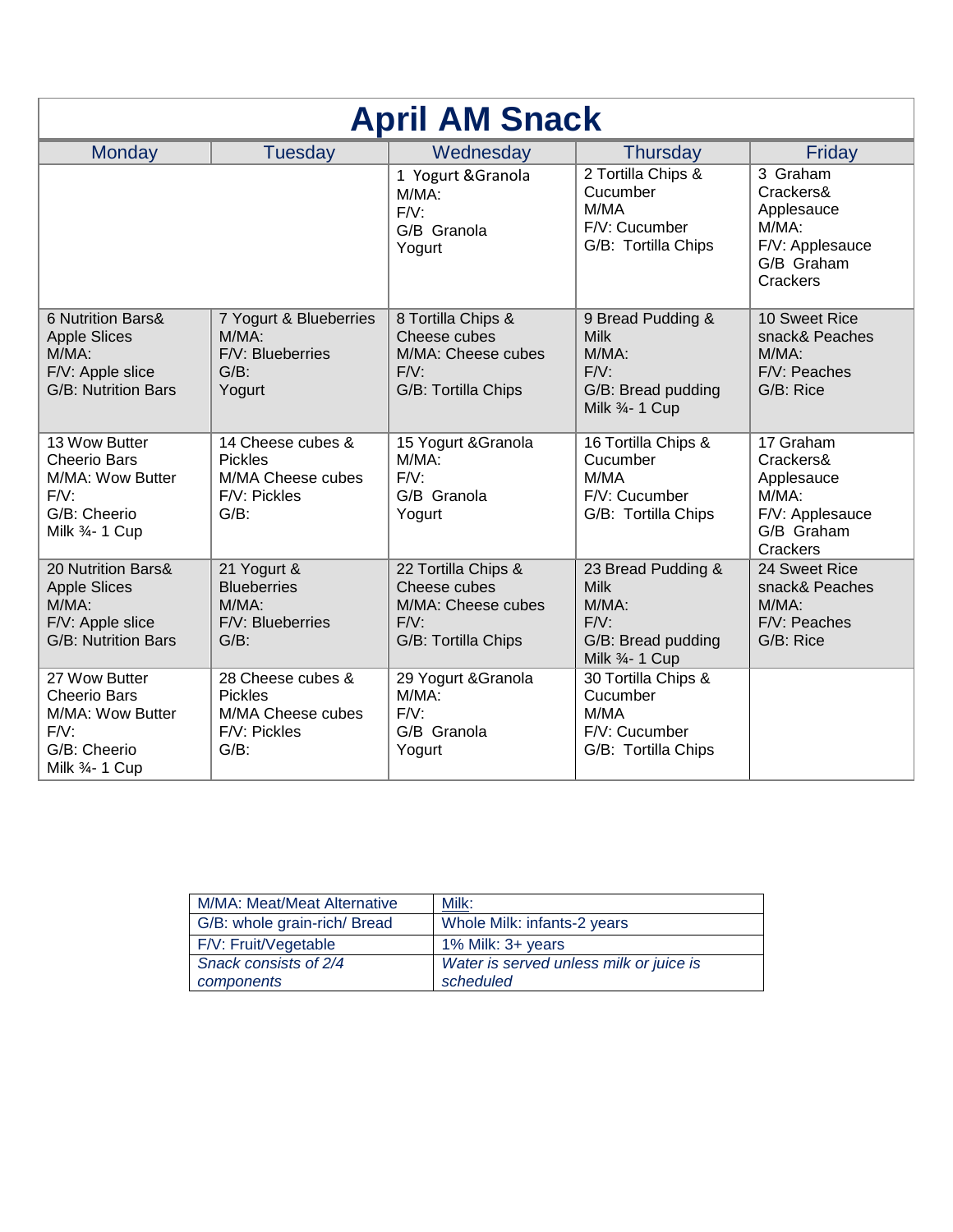| <b>April Lunch</b>                                                                                                           |                                                                                                                                   |                                                                                                                             |                                                                                                                                      |                                                                                                                         |
|------------------------------------------------------------------------------------------------------------------------------|-----------------------------------------------------------------------------------------------------------------------------------|-----------------------------------------------------------------------------------------------------------------------------|--------------------------------------------------------------------------------------------------------------------------------------|-------------------------------------------------------------------------------------------------------------------------|
| Monday                                                                                                                       | <b>Tuesday</b>                                                                                                                    | Wednesday                                                                                                                   | <b>Thursday</b>                                                                                                                      | Friday                                                                                                                  |
|                                                                                                                              |                                                                                                                                   | $\overline{1}$ Taco<br>M/MA: Ground Beef<br>F/V: Lettuce, Tomato<br>F/V: Apple sauce<br>G/B: Tortillas<br>Milk: 3/4 - 1 Cup | 2 BBQ Sliders<br>M/MA: Chicken<br>F/V: Corn &<br><b>Pickles</b><br>F/V: Pineapples<br>G/B: Mini Bun<br>Milk: 3/4 - 1 Cup             | 3 Pizza grilled cheese<br>M/MA: Cheese<br>F/V: Cucumber Slices<br>F/V: Apple sliced<br>G/B: Bread<br>Milk: 3/4 - 1 Cup  |
| 6 Turkey ham pot pie<br>M/MA: Turkey ham<br>F/V: Potatoes<br>$F/V:$ pears<br>G/B: pot pie noodles<br>Milk: 3/4- 1 Cup        | 7 Ranch chicken<br>M/MA: Chicken<br>F/V: Baked Beans<br>F/V: Pineapple<br>G/B: Cheese bread<br>sticks<br>Milk: 3/4- 1 Cup         | 8 Taco Salad<br>M/MA: beef<br>F/V: Lettuce/ tomato<br>F/V: Blueberries<br>G/B: Tortilla<br>Milk: 3/4- 1 Cup                 | 9 Chicken Nugget<br>sliders<br>M/MA: Chicken<br>F/V: French fries /<br>pickles<br>F/V: Banana<br>G/B: Mini buns<br>Milk: 3/4- 1 Cup  | 10 Turkey dinner<br>M/MA: Turkey<br>F/V: Sweet potato<br>casserole<br>F/V: Peaches<br>G/B: Stuffing<br>Milk: 3/4- 1 Cup |
| 13 Chicken Fettuccini<br>Alfredo<br>M/MA: Chicken<br>F/V: Peas<br>F/V: Mandarin<br>Oranges<br>G/B: Pasta<br>Milk: 3/4- 1 Cup | 14 Breakfast for<br>lunch<br>M/MA: Turkey<br>Sausage<br>F/V: Strawberries<br>F/V: Hash brown<br>G/B: Pancake<br>Milk: 3/4 - 1 Cup | 15 Taco<br>M/MA: Ground Beef<br>F/V: Lettuce, Tomato<br>F/V: Apple sauce<br>G/B: Tortillas<br>Milk: 3/4 - 1 Cup             | 16 BBQ Sliders<br>M/MA: Chicken<br>F/V: Corn &<br><b>Pickles</b><br>F/V: Pineapples<br>G/B: Mini Bun<br>Milk: 3/4 - 1 Cup            | 17 Pizza grilled cheese<br>M/MA: Cheese<br>F/V: Cucumber Slices<br>F/V: Apple sliced<br>G/B: Bread<br>Milk: 3/4 - 1 Cup |
| 20 Turkey ham pot pie<br>M/MA: Turkey ham<br>F/V: Potatoes<br>F/V: pears<br>G/B: pot pie noodles<br>Milk: 3/4- 1 Cup         | 21 Ranch chicken<br>M/MA: Chicken<br>F/V: Baked Beans<br>F/V: Pineapple<br>G/B: Cheese bread<br>sticks<br>Milk: 3/4- 1 Cup        | 22 Taco Salad<br>M/M A: beef<br>F/V: Lettuce/ tomato<br>F/V: Blueberries<br>G/B: Tortilla<br>Milk: 3/4- 1 Cup               | 23 Chicken Nugget<br>sliders<br>M/MA: Chicken<br>F/V: French fries /<br>pickles<br>F/V: Banana<br>G/B: Mini buns<br>Milk: 3/4- 1 Cup | 24 Turkey dinner<br>M/MA: Turkey<br>F/V: Sweet potato<br>casserole<br>F/V: Peaches<br>G/B: Stuffing<br>Milk: 34- 1 Cup  |
| 27 Chicken Fettuccini<br>Alfredo<br>M/MA: Chicken<br>F/V: Peas<br>F/V: Mandarin Oranges<br>G/B: Pasta<br>Milk: 3/4- 1 Cup    | 28 Breakfast for<br>lunch<br>M/MA: Turkey<br>Sausage<br>F/V: Strawberries<br>F/V: Hash brown<br>G/B: Pancake<br>Milk: 34 - 1 Cup  | 29 Taco<br>M/MA: Ground Beef<br>F/V: Lettuce, Tomato<br>F/V: Apple sauce<br>G/B: Tortillas<br>Milk: 3/4 - 1 Cup             | 30 BBQ Sliders<br>M/MA: Chicken<br>F/V: Corn & Pickles<br>F/V: Pineapples<br>G/B: Mini Bun<br>Milk: 3/4 - 1 Cup                      |                                                                                                                         |

| <b>M/MA: Meat/Meat Alternative</b> | <b>Milk:</b>                |
|------------------------------------|-----------------------------|
| G/B: whole grain-rich/ Bread       | Whole Milk: infants-2 years |
| F/V: Fruit/Vegetable               | $1\%$ Milk: 3+ years        |